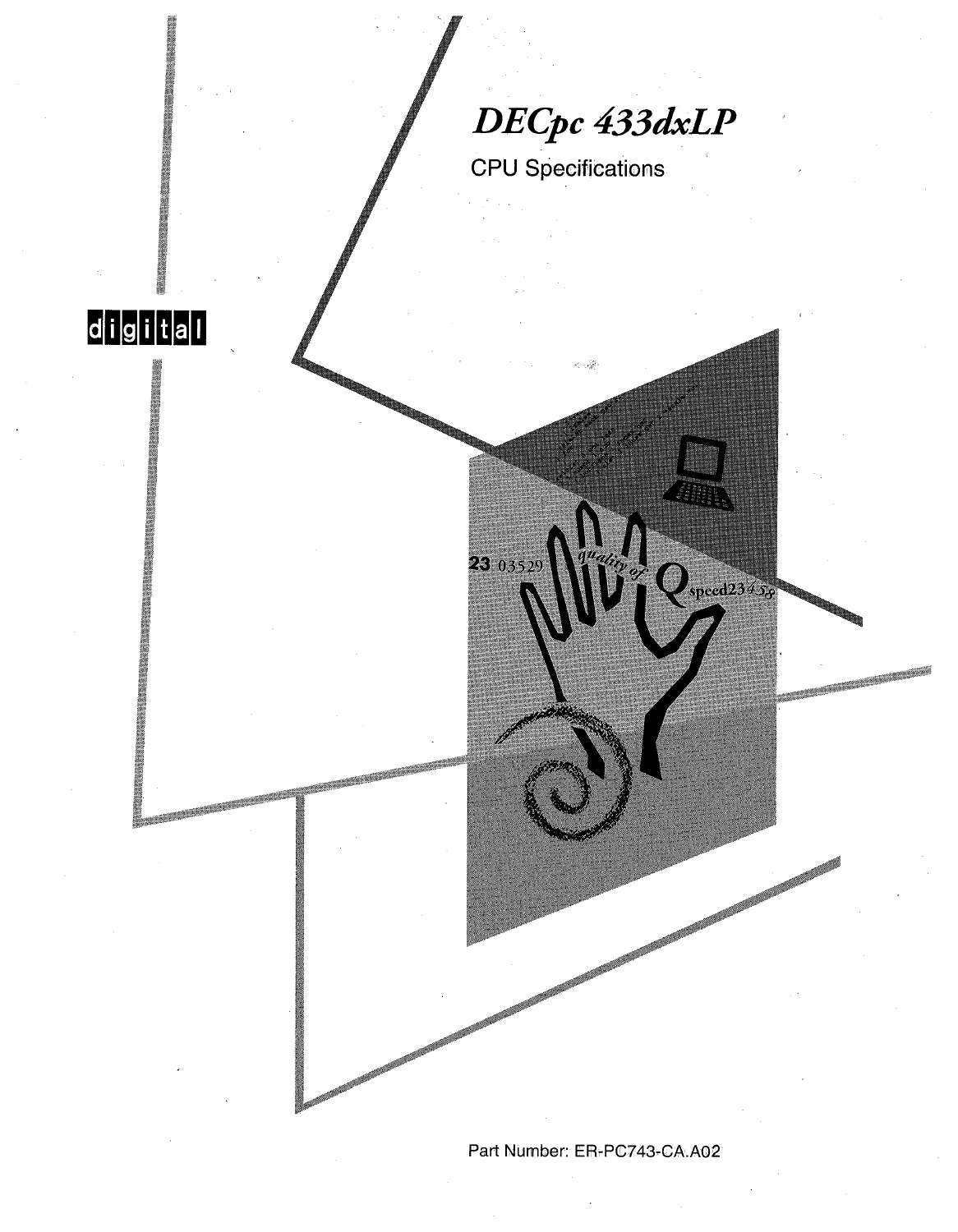### **August 1992**

The information in this document is subject to change without notice and should not be construed as a commitment by Digital Equipment Corporation.

Digital Equipment Corporation assumes no responsibility for any errors that might appear in this document.

The software, if any, described in this document is furnished under a license and may be used or copied only in accordance with the terms of such license. No responsibility is assumed for the use or reliability of software or equipment that is not supplied by Digital Equipment Corporation or its affiliated companies.

Restricted Rights: Use, duplication, or disclosure by the U.S. Government is subject to restrictions as set forth in subparagraph (c) (1) (ii) of the Rights in Technical Data and Computer Software clause at DFARS 252.227-7013.

DECpc 433dxLP CPU Specifications Copyright<sup>®</sup> Digital Equipment Corporation. All Rights Reserved.

Printed in Taiwan

Intel and Intel OverDrive are registered trademarks of Intel Corporation. Intel486 and DX are trademarks of Intel Corporation.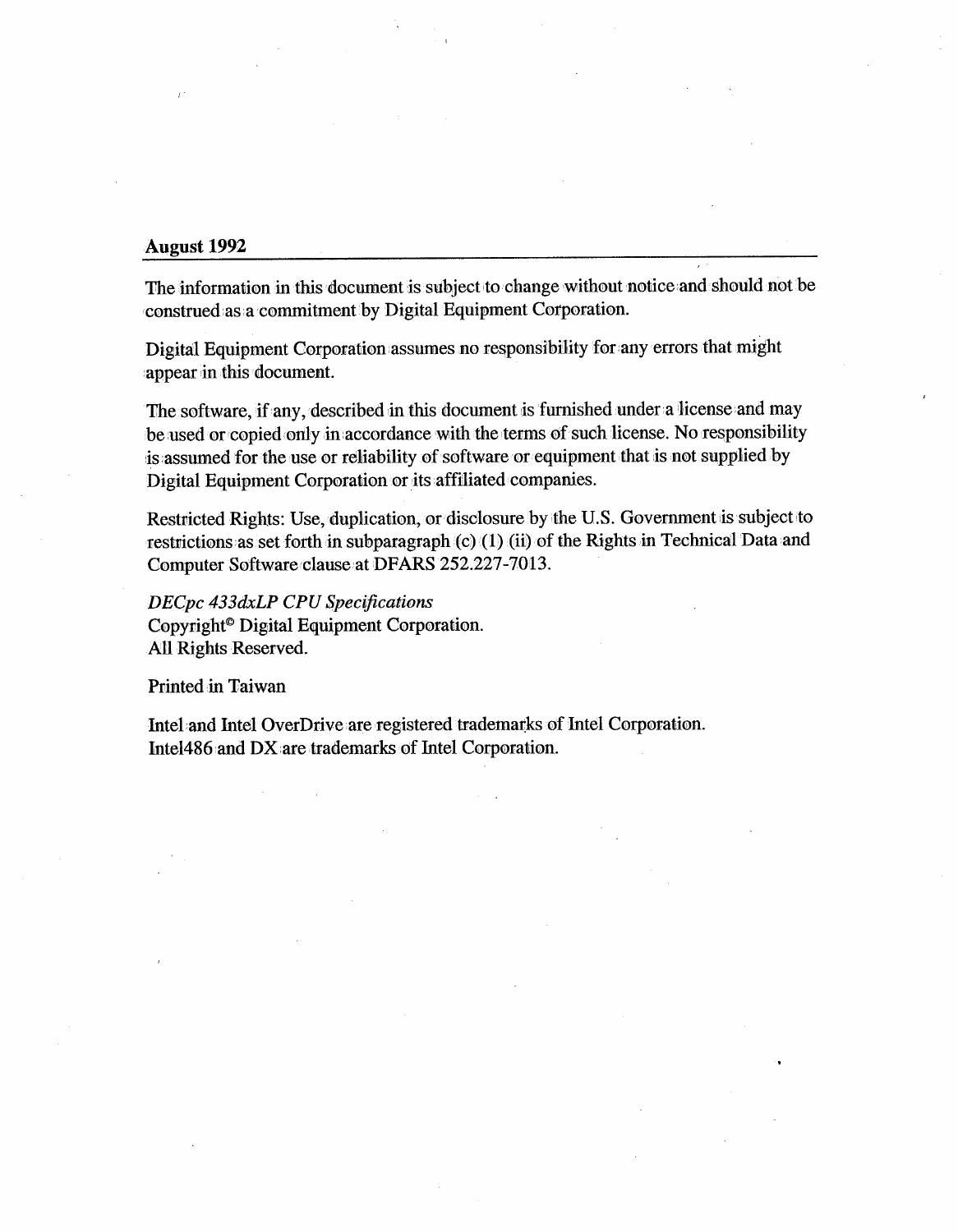The following are trademarks of Digital Equipment Corporation:

| <b>DEC</b>     | <b>DEC</b> station | <b>RSTS</b>   |
|----------------|--------------------|---------------|
| DEC/CMS        | <b>DECwriter</b>   | RSX           |
| <b>DEC/MMS</b> | <b>DIBOL</b>       | <b>UNIBUS</b> |
| <b>DECnet</b>  | EduSystem          | <b>VAX</b>    |
| DECsystem-10   | IAS                | VAXcluster    |
| DECSYSTEM-20   | <b>MASSBUS</b>     | VMS           |
| <b>DECUS</b>   | <b>PDP</b>         | VT            |
| <b>DECpc</b>   |                    |               |

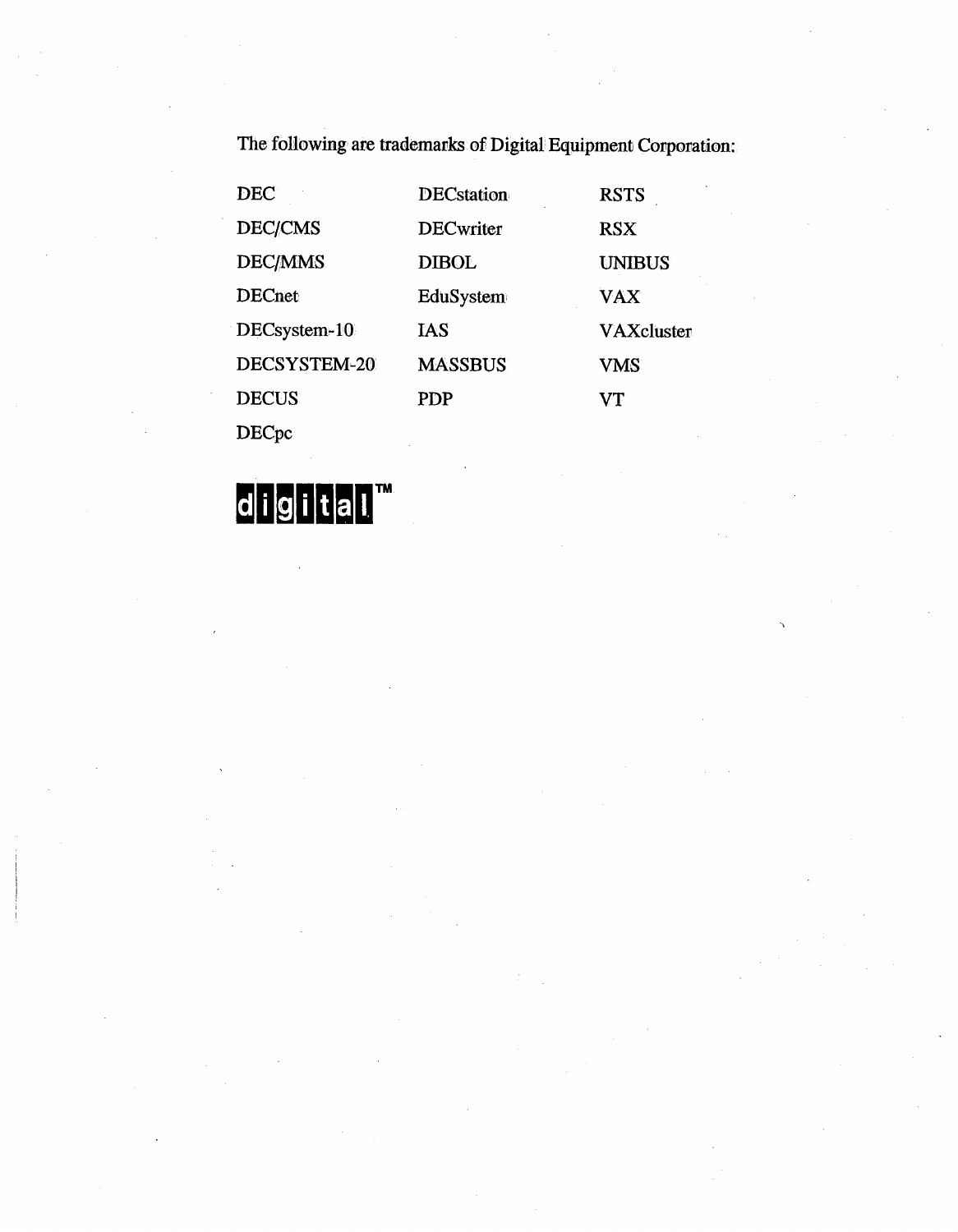$\label{eq:2.1} \begin{split} \mathcal{L}_{\text{max}}(\mathcal{L}_{\text{max}}) = \mathcal{L}_{\text{max}}(\mathcal{L}_{\text{max}}) \end{split}$  $\label{eq:2.1} \begin{split} \mathcal{L}_{\text{max}}(\mathbf{r},\mathbf{r}) = \mathcal{L}_{\text{max}}(\mathbf{r},\mathbf{r}) = \mathcal{L}_{\text{max}}(\mathbf{r},\mathbf{r}) = \mathcal{L}_{\text{max}}(\mathbf{r},\mathbf{r}) = \mathcal{L}_{\text{max}}(\mathbf{r},\mathbf{r}) = \mathcal{L}_{\text{max}}(\mathbf{r},\mathbf{r}) = \mathcal{L}_{\text{max}}(\mathbf{r},\mathbf{r}) = \mathcal{L}_{\text{max}}(\mathbf{r},\mathbf{r}) = \mathcal{L}_{\text{max}}(\mathbf$  $\label{eq:2.1} \frac{1}{2}\sum_{i=1}^n\frac{1}{2}\sum_{j=1}^n\frac{1}{2}\sum_{j=1}^n\frac{1}{2}\sum_{j=1}^n\frac{1}{2}\sum_{j=1}^n\frac{1}{2}\sum_{j=1}^n\frac{1}{2}\sum_{j=1}^n\frac{1}{2}\sum_{j=1}^n\frac{1}{2}\sum_{j=1}^n\frac{1}{2}\sum_{j=1}^n\frac{1}{2}\sum_{j=1}^n\frac{1}{2}\sum_{j=1}^n\frac{1}{2}\sum_{j=1}^n\frac{1}{2}\sum_{j=1}^n\$ 

 $\label{eq:2} \mathcal{L}_{\text{max}} = \frac{1}{\sqrt{2\pi}} \sum_{i=1}^{N} \frac{1}{\sqrt{2\pi}} \sum_{i=1}^{N} \frac{1}{\sqrt{2\pi}} \sum_{i=1}^{N} \frac{1}{\sqrt{2\pi}} \sum_{i=1}^{N} \frac{1}{\sqrt{2\pi}} \sum_{i=1}^{N} \frac{1}{\sqrt{2\pi}} \sum_{i=1}^{N} \frac{1}{\sqrt{2\pi}} \sum_{i=1}^{N} \frac{1}{\sqrt{2\pi}} \sum_{i=1}^{N} \frac{1}{\sqrt{2\pi}} \sum_{i=1}^{N} \frac{$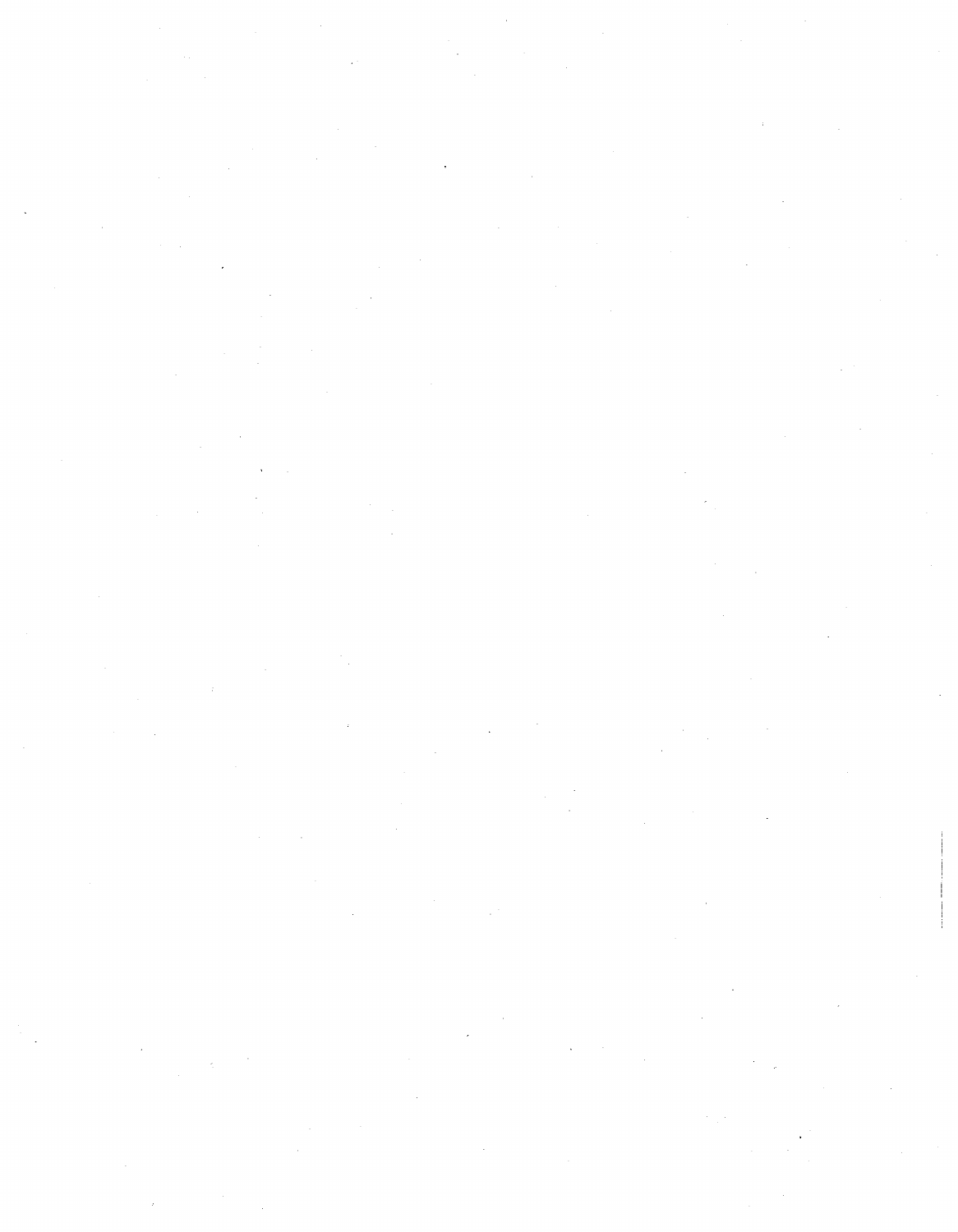# **Contents**

Ĩ.

## **CPU Specifications**

|                | 6 |
|----------------|---|
|                |   |
| <b>Figures</b> |   |
|                |   |
|                |   |
|                |   |
|                |   |
| Table          |   |
|                |   |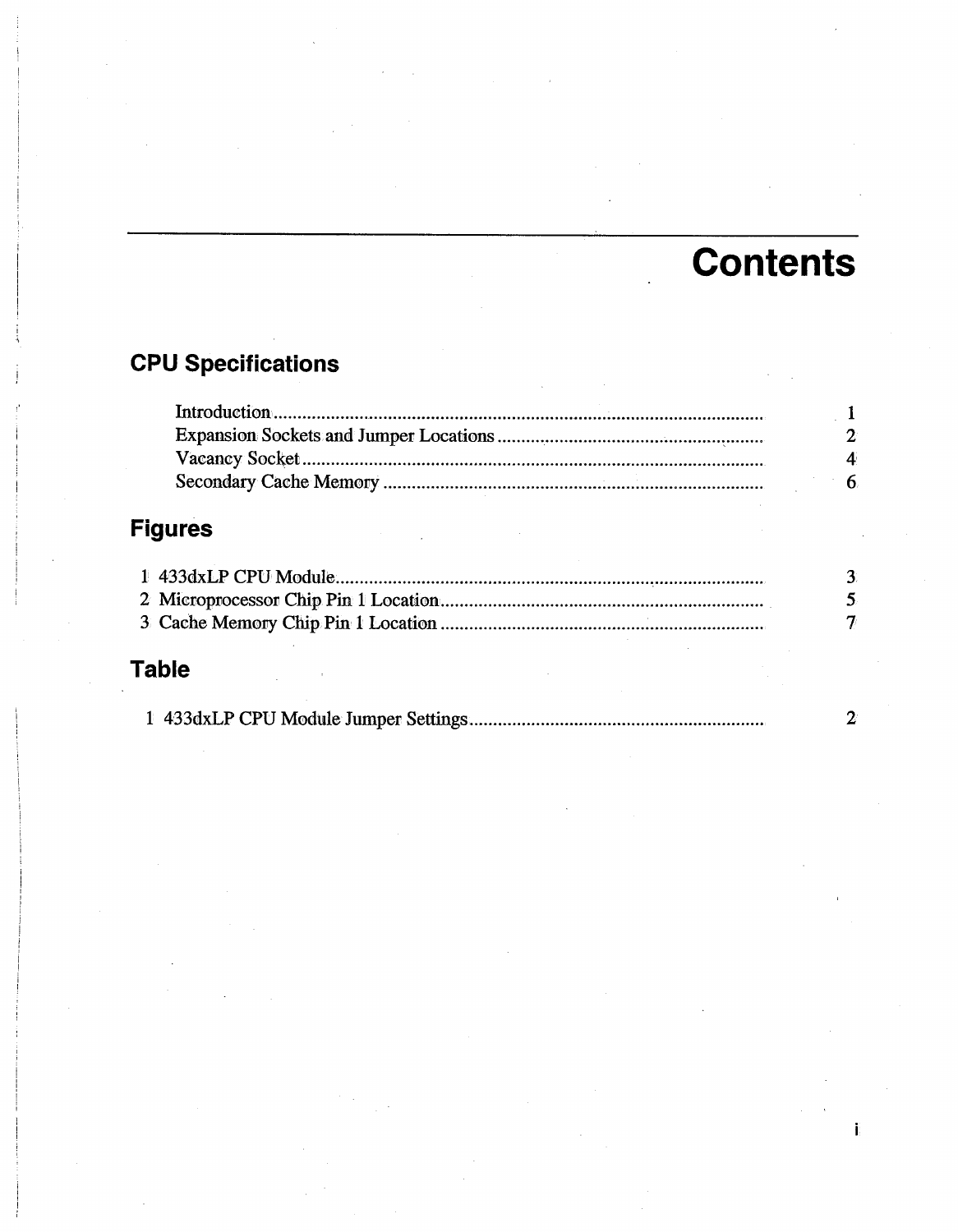$\mathcal{A}=\mathcal{A}^{\mathcal{A}}$  ,  $\label{eq:2} \frac{1}{\sqrt{2}}\sum_{i=1}^n\frac{1}{\sqrt{2}}\sum_{i=1}^n\frac{1}{\sqrt{2}}\sum_{i=1}^n\frac{1}{\sqrt{2}}\sum_{i=1}^n\frac{1}{\sqrt{2}}\sum_{i=1}^n\frac{1}{\sqrt{2}}\sum_{i=1}^n\frac{1}{\sqrt{2}}\sum_{i=1}^n\frac{1}{\sqrt{2}}\sum_{i=1}^n\frac{1}{\sqrt{2}}\sum_{i=1}^n\frac{1}{\sqrt{2}}\sum_{i=1}^n\frac{1}{\sqrt{2}}\sum_{i=1}^n\frac{1$  $\label{eq:2} \begin{split} \mathcal{L}_{\text{eff}} = \frac{1}{2} \left[ \frac{1}{2} \mathcal{L}_{\text{eff}} + \frac{1}{2} \mathcal{L}_{\text{eff}} \right] \mathcal{L}_{\text{eff}} \\ \mathcal{L}_{\text{eff}} = \frac{1}{2} \mathcal{L}_{\text{eff}} + \frac{1}{2} \mathcal{L}_{\text{eff}} + \frac{1}{2} \mathcal{L}_{\text{eff}} \\ \mathcal{L}_{\text{eff}} = \frac{1}{2} \mathcal{L}_{\text{eff}} + \frac{1}{2} \mathcal{L}_{\text{eff}} + \frac{1}{2} \mathcal{L}_{\text$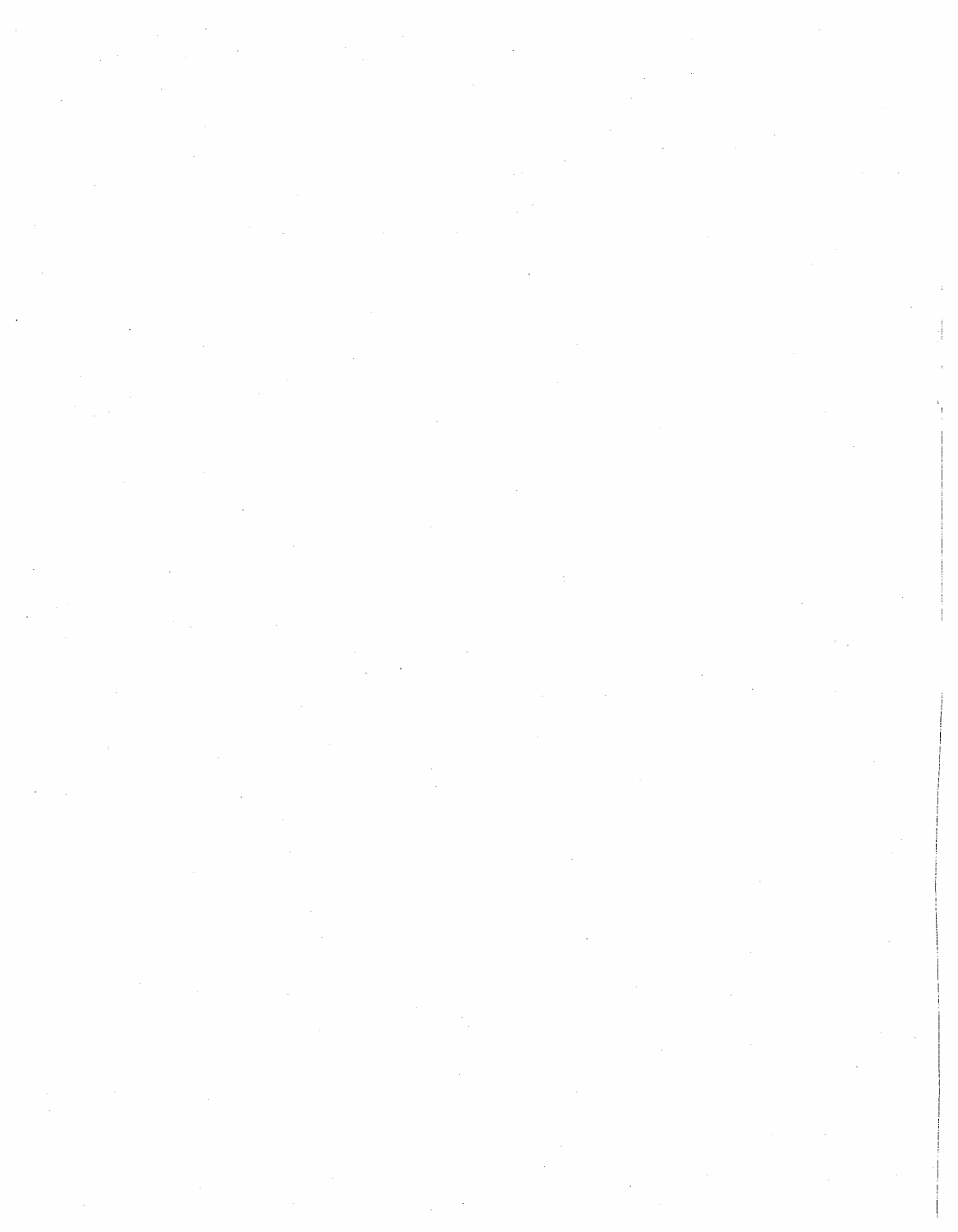$\uparrow$ 

## **Introduction**

Your DECpc 433dxLP personal computer is equipped with a 33 MHz Intel486DX microprocessor. The microprocessor and related computer performance functions are located on a CPU module connected to the main logic board inside your computer. Features of the DECpc 433dxLP include:

Intel486DX CPU operating at 33 MHz

- Standard 128 KB secondary cache memory, optionally expandable to 256 KB
- Vacancy socket for future CPU upgrades

The remainder of this CPU Specifications Booklet describes the expansion capabilities and related jumper configuration information for the DECpc 433dxLP CPU module.

#### **WARNING**

Always turn off power to the computer and disconnect the power cord prior to removing the computer's outside cover. Refer to the DECpc 300/400 LP Series User's Guide for cover removal instructions.

#### **\_\_\_\_\_\_\_\_ CAUTION \_\_\_\_\_\_\_\_ \_**

Static electricity can damage electronic components. Before handling or installing any electronic device such as a math coprocessor, CPU module, or cache memory chips, you must discharge any built up static electricity by touching a grounded metal object.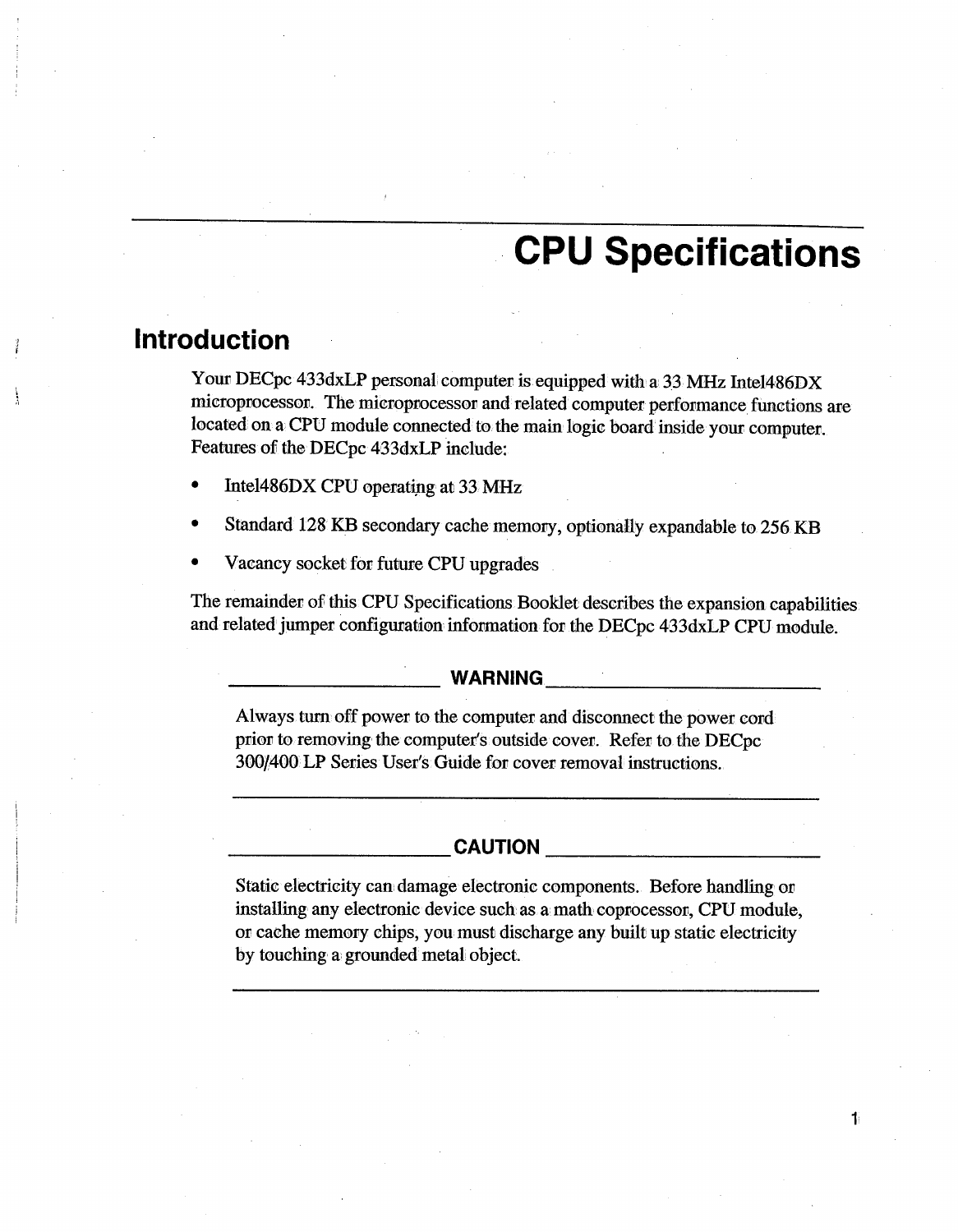## **Expansion Sockets and Jumper Locations**

The following illustration shows the location of the vacancy socket (Figure 1,B) and 128 KB secondary cache memory upgrade sockets (Figure 1,A). Also shown are jumper pin locations and factory default settings (refer to Table 1). Note that the square pin of each jumper block is pin 1.

| <b>Feature</b>  | <b>Description</b>                                          | Setting                                                                                                               |
|-----------------|-------------------------------------------------------------|-----------------------------------------------------------------------------------------------------------------------|
| Vacancy socket  | <b>Empty or Intel OverDrive</b><br>microprocessor installed | $J101$ , pins 1 and 2 jumpered $(1)$<br>J102, pins 1 and 2 jumpered(1)<br>J113, pins 1 and 2 jumpered $(1)$           |
|                 | Intel486DX or Intel486 DX2<br>microprocessor installed      | J101, pins 2 and 3 jumpered<br>J102, pins 2 and 3 jumpered<br>J113, pins 2 and 3 jumpered                             |
| Cache size      | 128 KB cache                                                | $J103$ , pins 1 and 2 jumpered $(1)$<br>$J104$ , pins 1 and 2 jumpered $(1)$                                          |
|                 | 256 KB cache                                                | J103, pins 2 and 3 jumpered<br>J104, pins 2 and 3 jumpered                                                            |
| CPU clock input | 25 MHz<br>33 MHz(1)<br><b>40 MHz</b><br>50 MHz              | $1109$ , pins 1 and 2 open<br>J110, pins 1 and 2 jumpered(1)<br>J111, pins 1 and 2 open<br>$J112$ , pins 1 and 2 open |
| CPU Type select | $486 dx$ , $dx2$                                            | $J114$ , pins 1 and 2 jumpered(1)<br>$1115$ , pins 1 and 2 jumpered $(1)$                                             |
|                 | 486 sx                                                      | J114, Pins 2 and 3 jumpered<br>J115, Pins 2 and 3 jumpered                                                            |

### Table 1. 433dxLP CPU Module Jumper Settings

(1) Factory setting

**NOTE** 

Jumper pins J114 and J115 are for factory use only and may not exist in all CPU modules.

 $\overline{2}$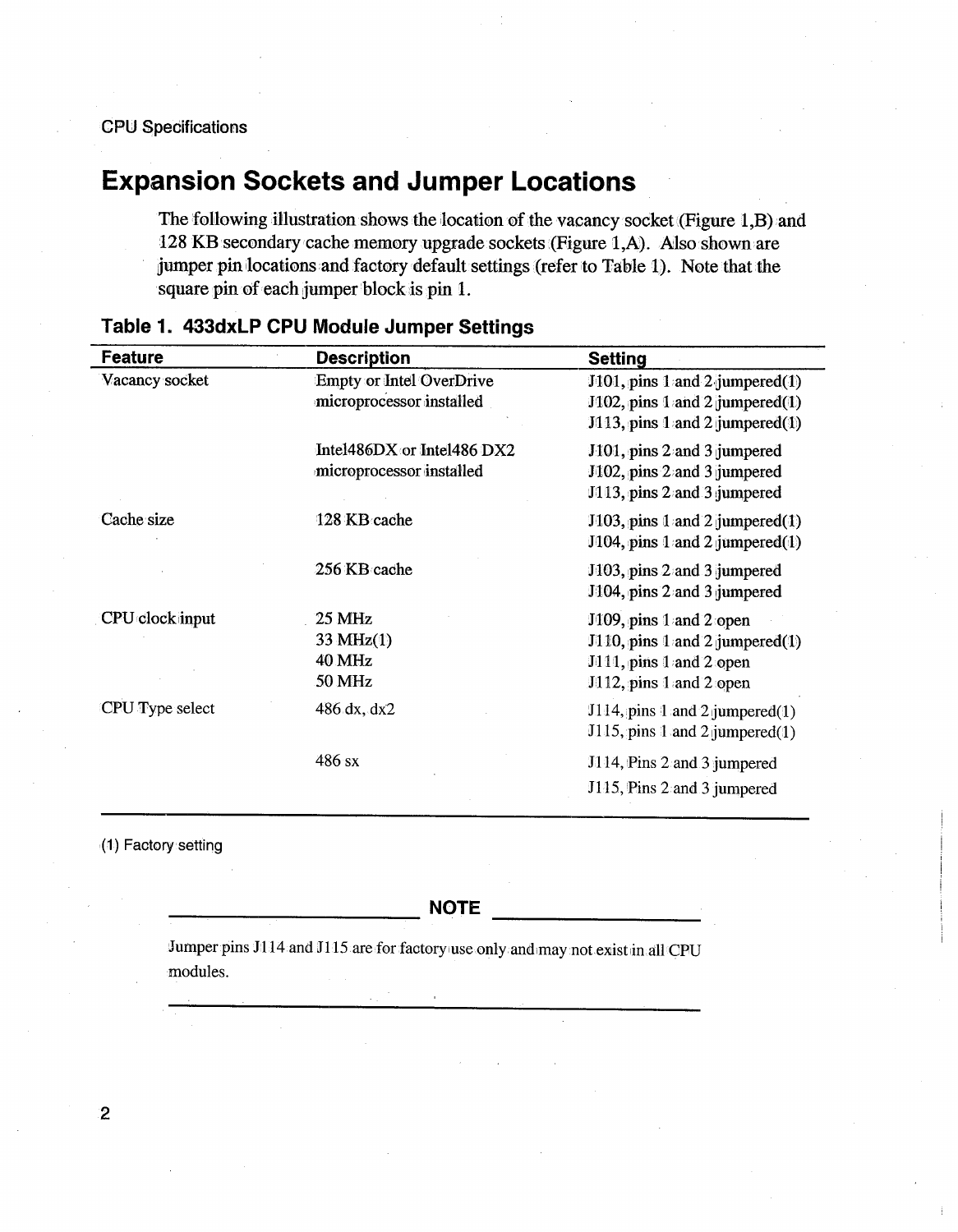

DEC00098-2

Figure 1. 433dxLP CPU Module

 $\overline{3}$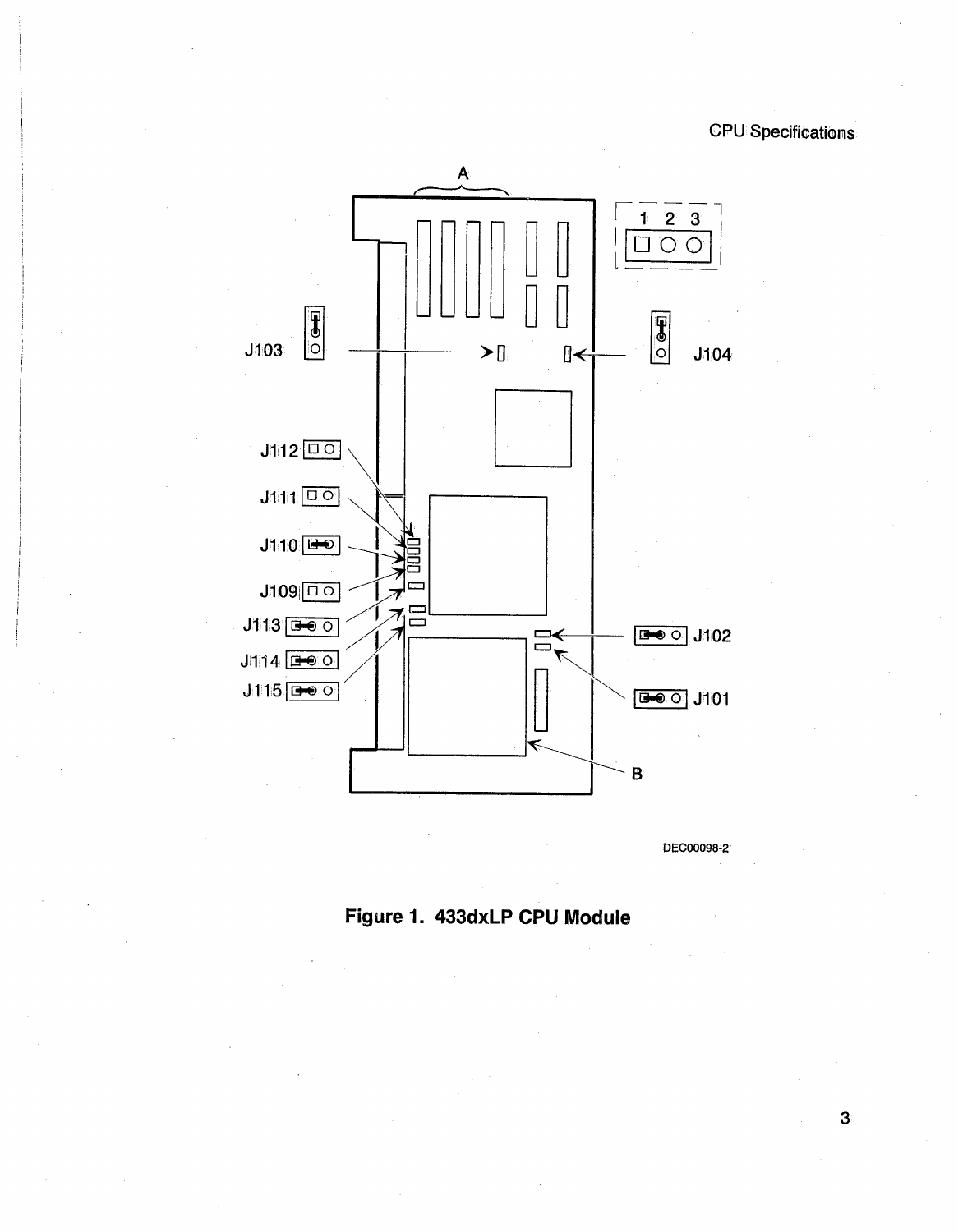## **Vacancy Socket**

Your DECpc 433dxLP CPU module is equipped with a vacancy socket for installing a higher performance Intel microprocessor chip as your computing needs increase, a higher performance Intel microprocessor chip.

Installing a higher performance Intel microprocessor will provide a cost effective means of improving the performance of your computer as advanced technology becomes available. Contact your Digital sales representative for performance upgrade chip offerings.

### **CAUTION**

Make sure the microprocessor pin 1 location is properly aligned with the pin 1 location on the socket (see Figure 2,A). Improper installation can damage the microprocessor chip.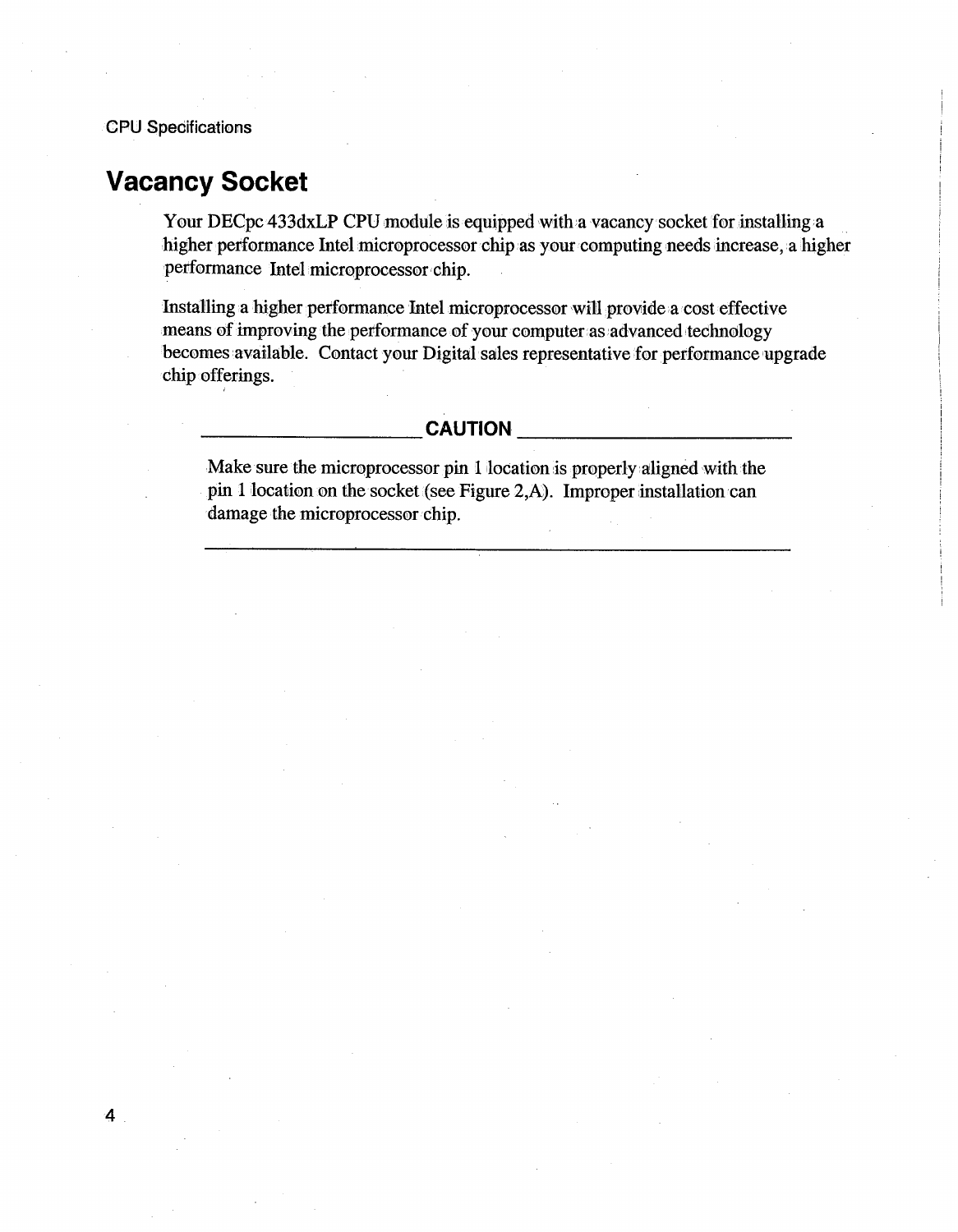



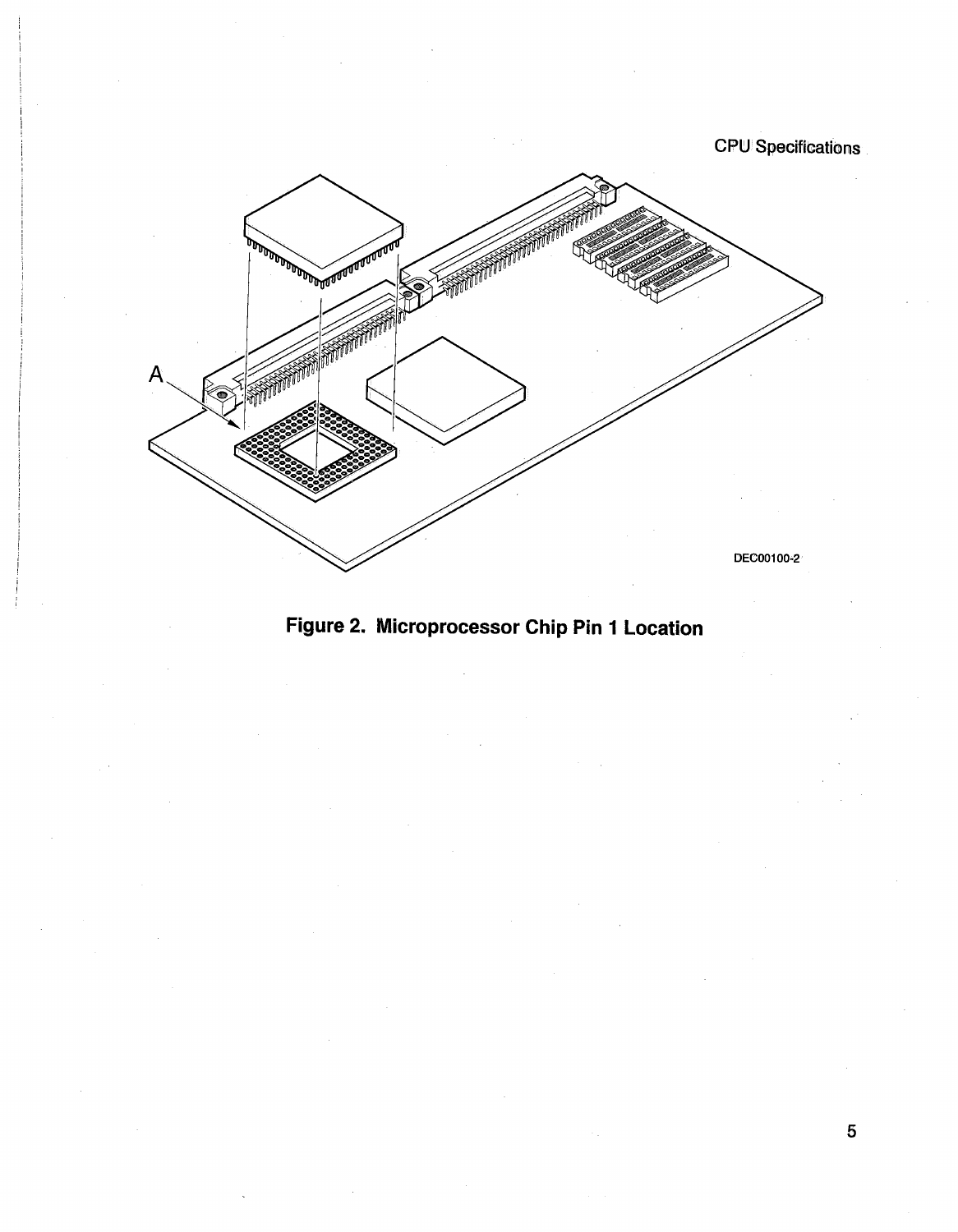## **Secondary Cache Memory**

Your DECpc 433dxLP CPU module is equipped with 128 KB direct-mapped adaptive write back secondary cache memory. The secondary cache memory is designed to improve the performance of the microprocessor on the CPU module.

An additional 128 KB cache memory option is available to increase secondary cache memory to 256 KB. This kit consists of four 20 ns 32 KB × 8 SRAM DIP chips installed in sockets provided on the CPU module. See Figure 3 for optional cache memory installation information and Figure 1 for jumper locations.

#### **CAUTION**

Make sure each SRAM chip pin 1 location is properly aligned with the pin 1 location on the socket (see Figure 3,A). Improper installation may cause faulty computer operation.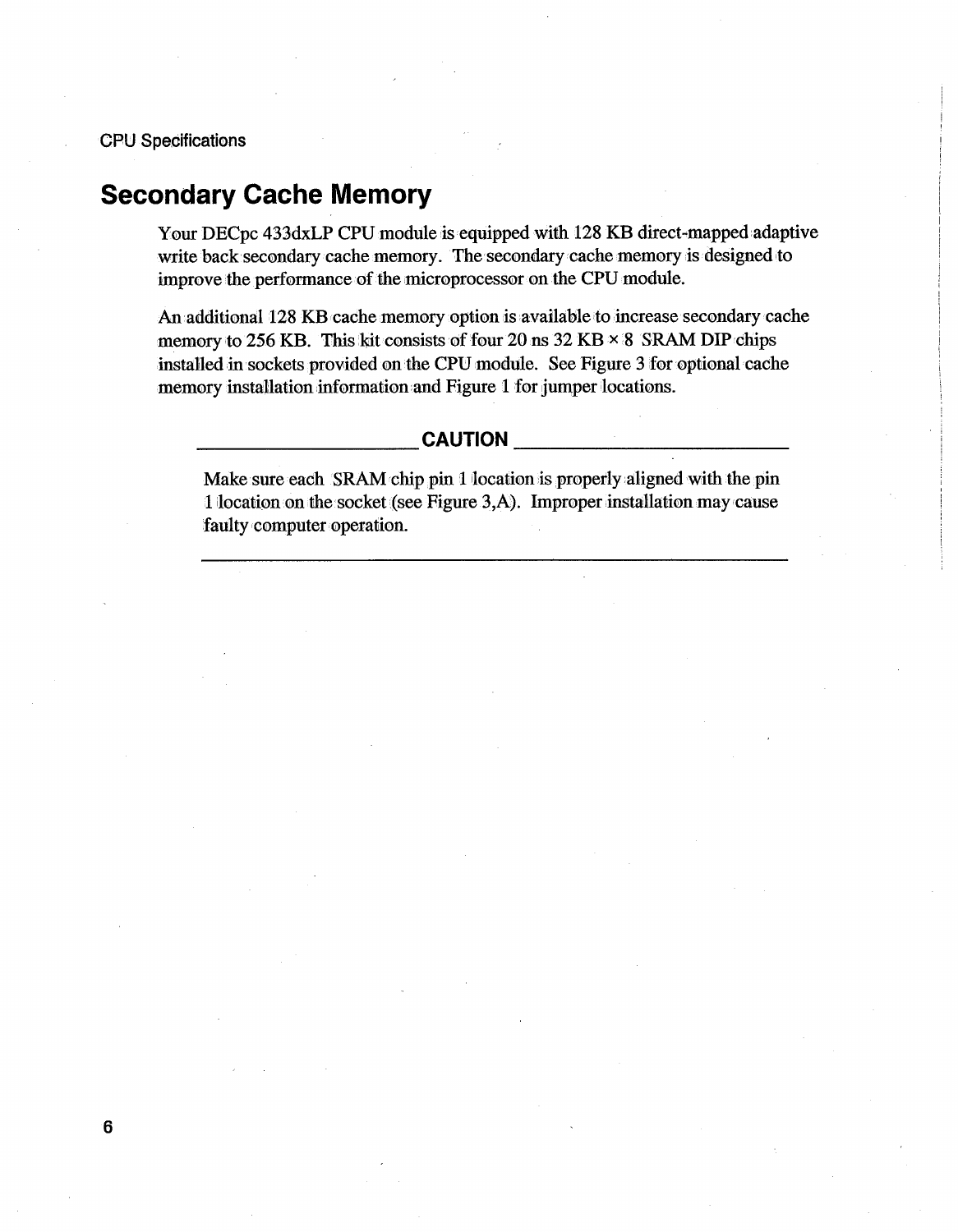

Figure 3. Cache Memory Chip Pin 1 Location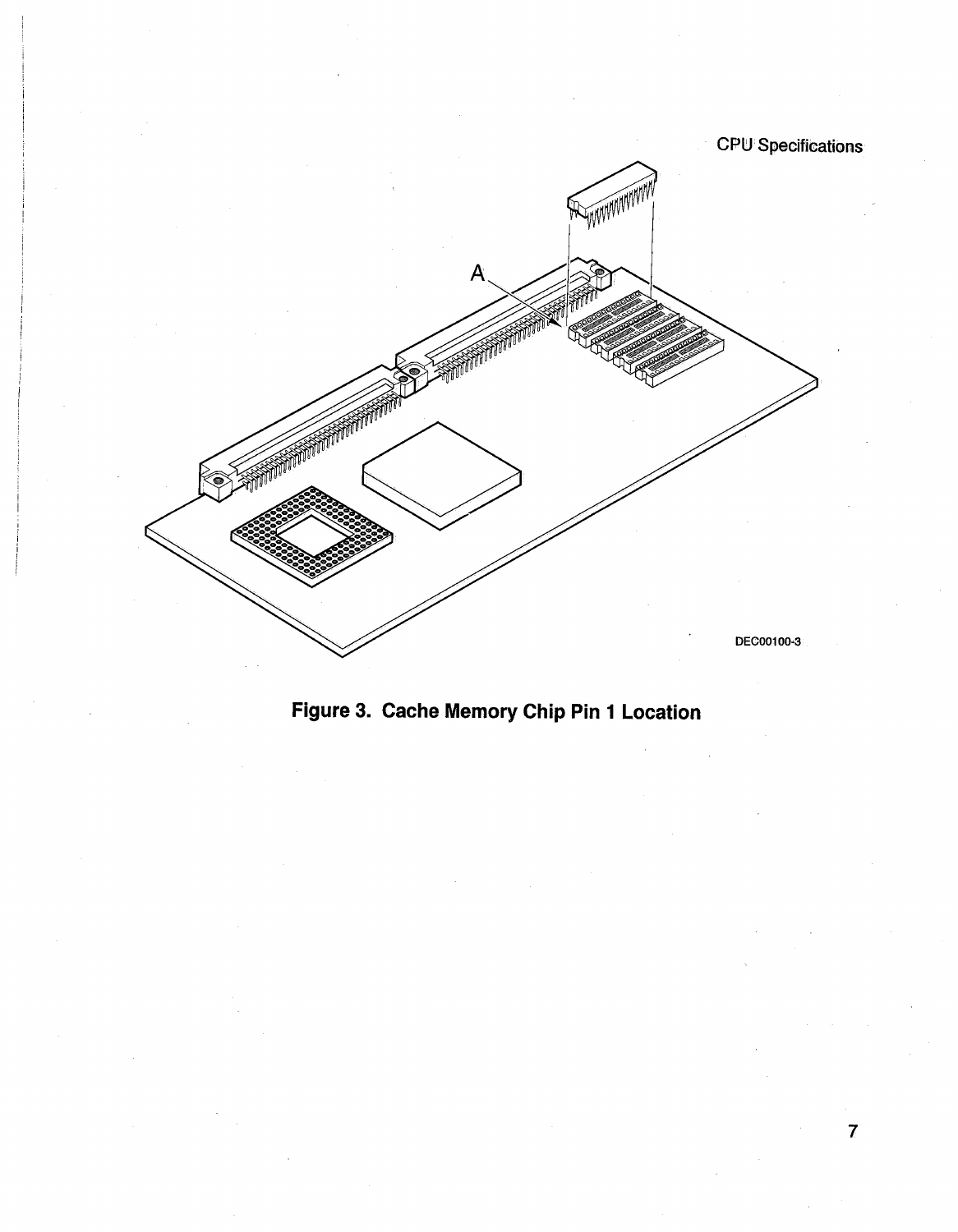$\label{eq:2.1} \frac{1}{\sqrt{2}}\sum_{i=1}^n\frac{1}{\sqrt{2}}\sum_{i=1}^n\frac{1}{\sqrt{2}}\sum_{i=1}^n\frac{1}{\sqrt{2}}\sum_{i=1}^n\frac{1}{\sqrt{2}}\sum_{i=1}^n\frac{1}{\sqrt{2}}\sum_{i=1}^n\frac{1}{\sqrt{2}}\sum_{i=1}^n\frac{1}{\sqrt{2}}\sum_{i=1}^n\frac{1}{\sqrt{2}}\sum_{i=1}^n\frac{1}{\sqrt{2}}\sum_{i=1}^n\frac{1}{\sqrt{2}}\sum_{i=1}^n\frac$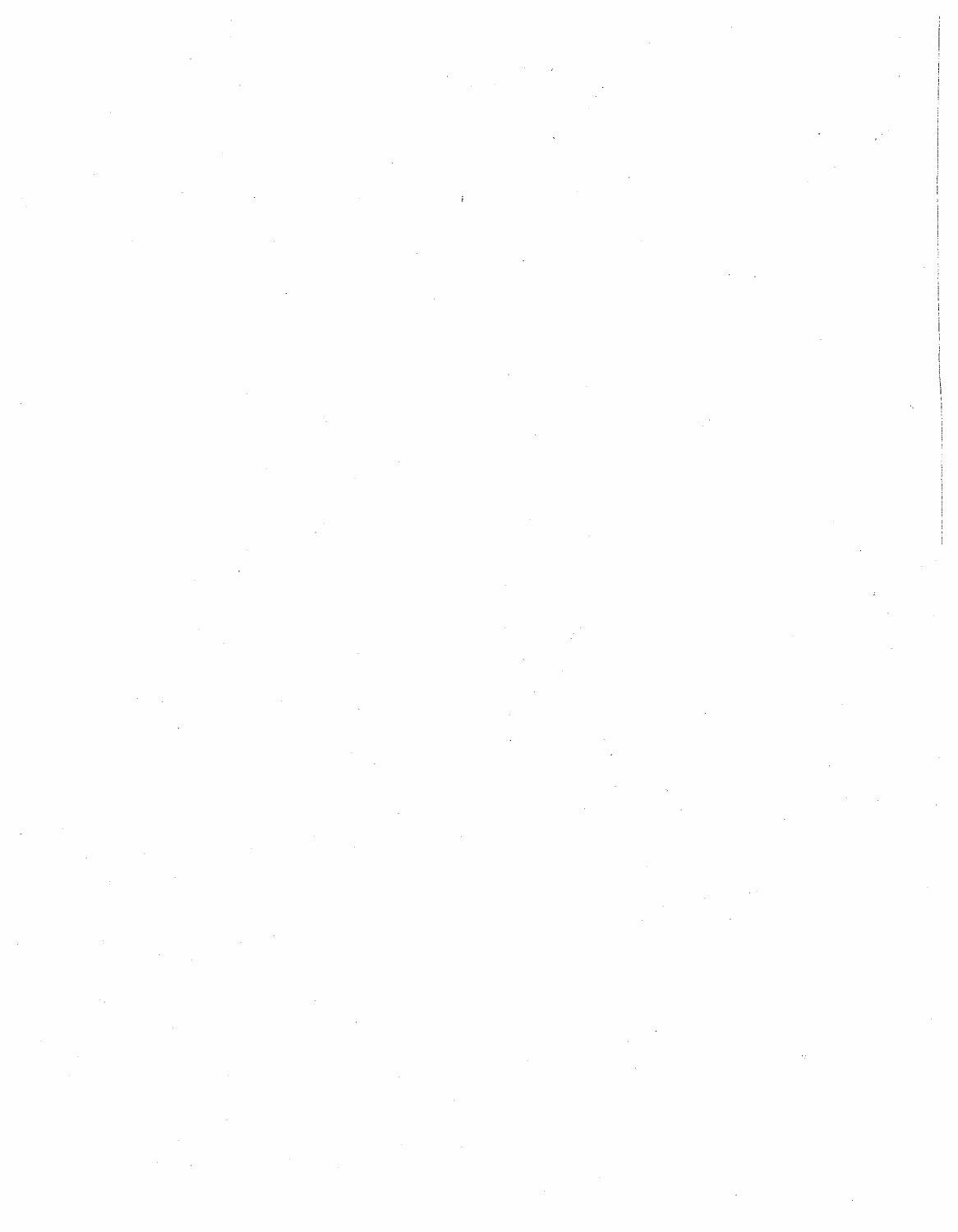